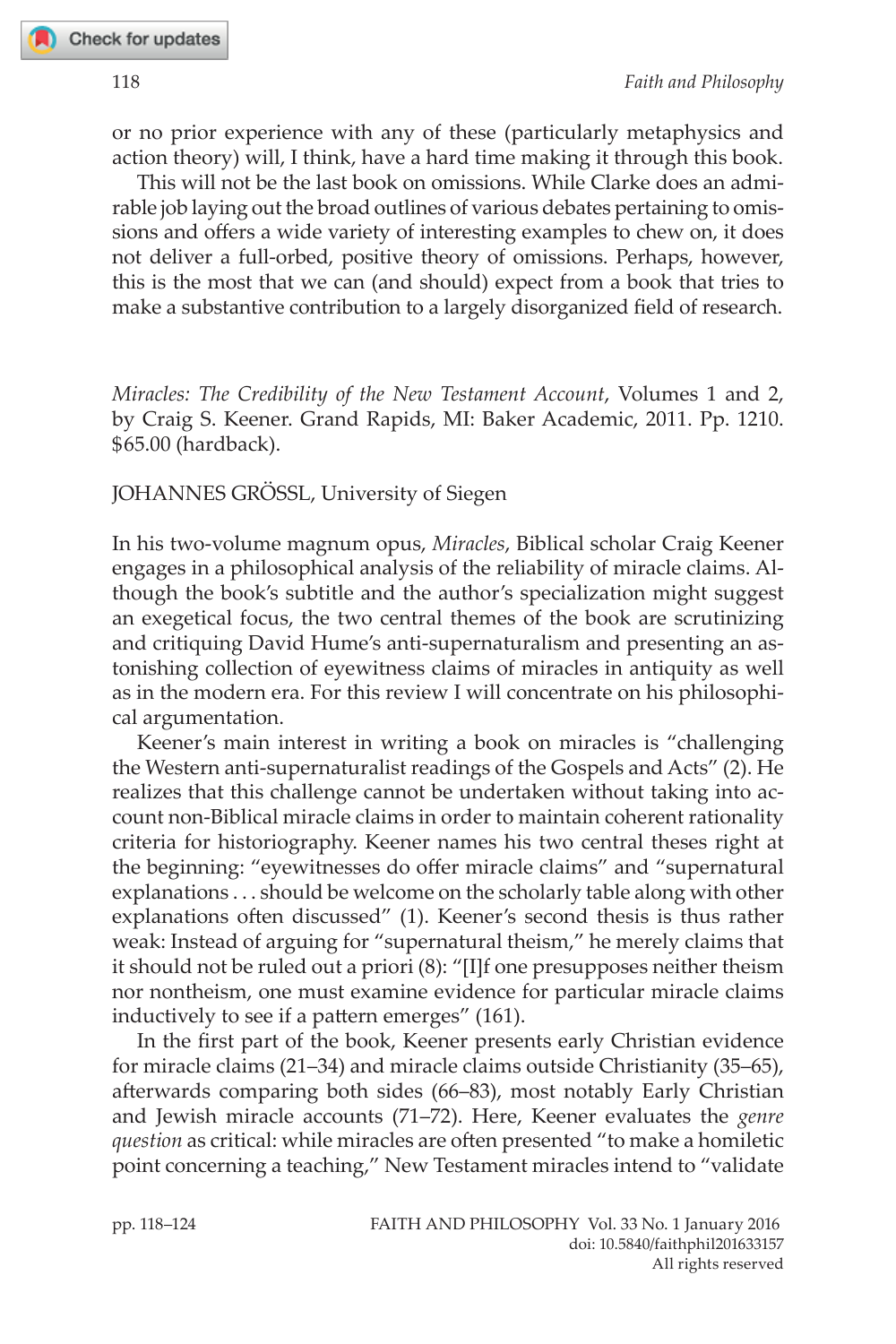Jesus's person and mission rather than just a particular teaching" (73). In conclusion, Keener claims that "miracle reports in the Gospels and Acts are generally plausible historically" (7).

In the second part of the book, Keener criticizes materialistic anti-supernaturalism, trying to unmask it as an unsubstantiated worldview. A miracle is defined as an "extraordinary event with an unusual supernatural cause." He raises the question whether God is "bound by the orderly processes of nature" (87), highlighting that the term "contrary to nature" has in the past mainly been used to make claims regarding moral law (natural law) and not regarding the abrogation of laws of nature (87). Keener fails to engage with theological (for example neo-Thomist, divine hiddenness or theodicy-related) arguments against interventionism; just as Alvin Plantinga does in *Where the Conflict Really Lies*, he simply presumes that if there is a God who created the laws of nature, there is no reason why He should not abrogate them from time to time. Later in the book he first quotes Polkinghorne ("After all, God is the ordainer of the laws of nature, not someone subject to them"), followed by the rather strong thesis that "[n]o one who believes in historic monotheistic understandings of God would deny the possibility of God influencing the system of nature" (129).

Under this presumption that theism implies possible interventionism, he concludes that interpreting miracle claims as consequences of actual miracles might *sometimes* be the most parsimonious (and therefore most rational) explanation (103). Keener then offers a widespread critique of Hume's argument against miracles: "One cannot inductively prove a negative without examining every possible instance" (105, cf. 167). Hume's a priori exclusion of supernaturalism resulting from his deistic worldview is deductive (cf. 143) and thus inconsistent with his inductive epistemology as well as with his account of causation. When defining a divine miracle as God abrogating the laws of nature, one cannot simultaneously hold that laws of nature are only regularities which we come to know by induction from a great number of singular events (134: "Natural law is, after all, merely our construct of how nature functions").

Keener claims that Hume's argument is not only inconsistent due to deduction but also circular. Hume wants to prove anti-supernaturalism by defining criteria for testimony which by definition rule out any evidence for supernaturalism. Keener responds by arguing that if one adopted Hume's criteria for the credibility of eyewitness claims for non-miraculous historic events, one would need to "rule out *any* historical testimony to any event"; this is why moderate empiricists view Hume's rejection of testimony as irrational (148). Hume's a priori anti-supernaturalist presumption is exposed with his quote that "no testimony is sufficient to establish a miracle" (145), contradicting a moderate reading of Hume according to which only "miracle testimony in history so far had been untrustworthy" (149). The charge is that "Hume prevents his own argument from being falsified by rejecting evidence that contradicts his thesis" (162). Accordingly, even miracle claims that fulfilled Hume's evidential criteria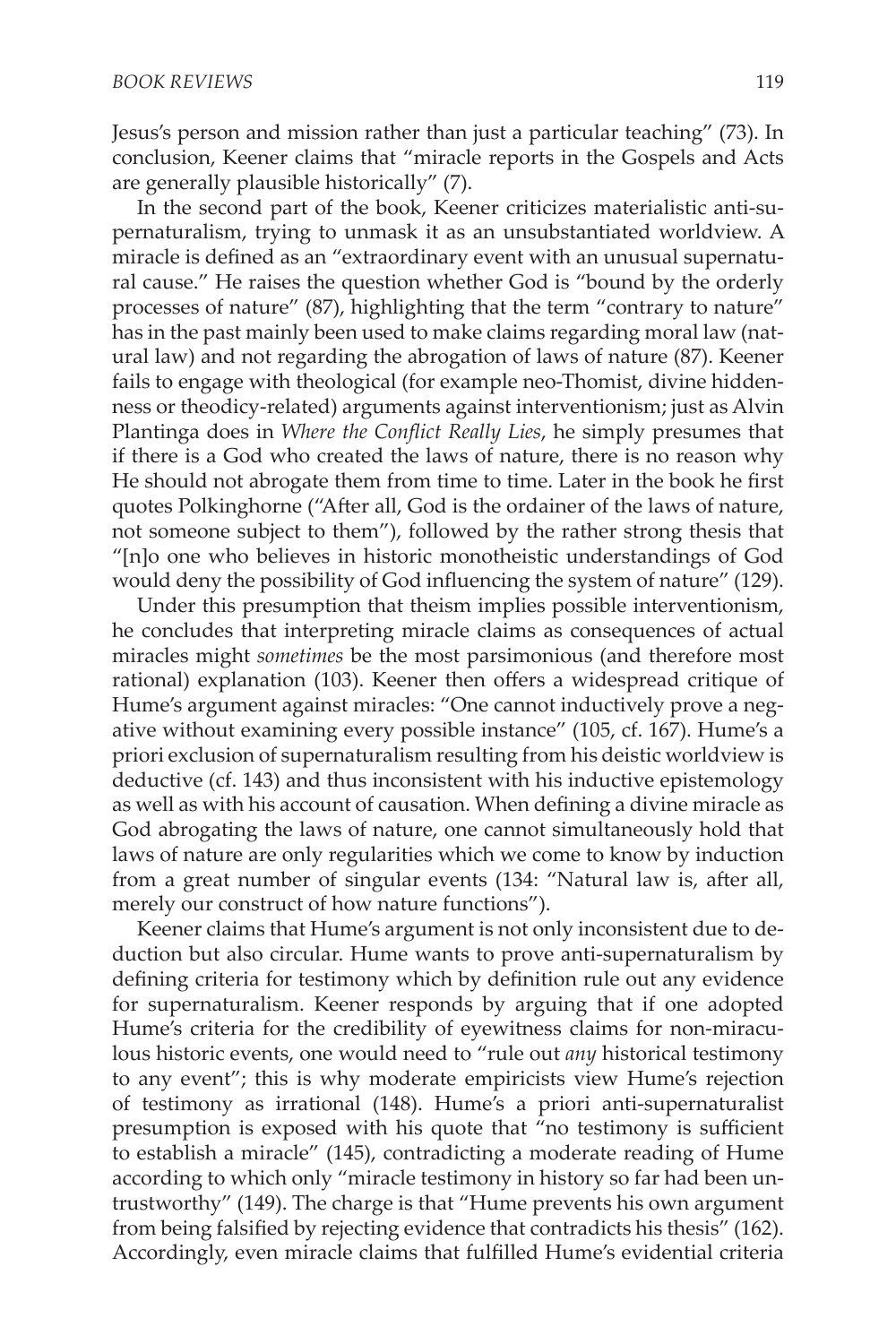(recent, public, attested by many witnesses) were rejected by Hume (165) on similar grounds as they are today: any person who claims to have witnessed a miracle is irrational for making such a claim and is therefore not a reliable witness.

A general critique of Hume's epistemology involves the correlation of the unusualness of an event and the unreliability of a report concerning it (157). Keener regards such a correlation to be "methodologically fallacious" and exemplifies this with an historic example: "[O]n March 1, 1950, all fifteen members of a church choir arrived late for choir rehearsal . . . that church building exploded . . . their lateness prevented any lives from being lost" (157). Although the probability of a supernatural explanation, if not excluded a priori as a genuine possibility, is by definition rather low, the described event might (if interpreted as a random conjunction of singular accidents) be attributed an even smaller epistemic probability. If we were to dismiss all testimony below a certain probability level, we would need to dismiss all claims about very improbable events, for example a friend's claim about having won the lottery; this is why Keener believes that Hume's "principle of relative likelihood" (158) is rendered absurd.

Later, another argument of Hume is discussed: that "incompatible religions claim miracles and thus . . . their claims cancel each other" (193). Keener responds that it is a logical fallacy to reject strong claims simply because weaker ones [with contradictory implications] exist (197).

In the third part of the two-volume work, Keener surveys supernatural claims in various times and cultures. He claims that Hume's antisupernaturalism is strongly ethnocentric (223), citing studies that show that "socialization rather than exposure to science account for most of the skepticism" towards miracles (215): "Plausibility structures—what intuitively strikes us as rational—are culturally determined" (211). Most worldviews, says Keener, "affirm the reality of supernatural phenomena" (205). In the chapter "Majority World Perspectives" (211–263), the global sociology of supernaturalism is analyzed, concluding with a remark that supernatural phenomena such as healings "seem to appear with special frequency in cultures and circles that welcome them" (263). Based on this evidence, Keener concludes that the "modernist assumption that genuine miracles are impossible is a historically and culturally conditioned premise" (764), even insinuating "ethnocentric elitism" (762) to his opponents.

In the following chapters, numerous examples for supernatural claims are collected, including ones from Asia (264–308), Africa, Latin America, and the Caribbean (309–358), from earlier Christian history (359–425), and the recent West (426–507). A separate chapter gathering dramatic stories about healings, raisings, and nature miracles is added (508–600). The collection includes the famous report of the raising of Jeff Markin, who fully recovered after reported to be brain-dead and without heartbeat for forty minutes (577–578). Like all other miracle claims, Keener relays these reports without any critical comments, which does not mean that he accepts them unquestioned; he wants these reports to be discussed without assuming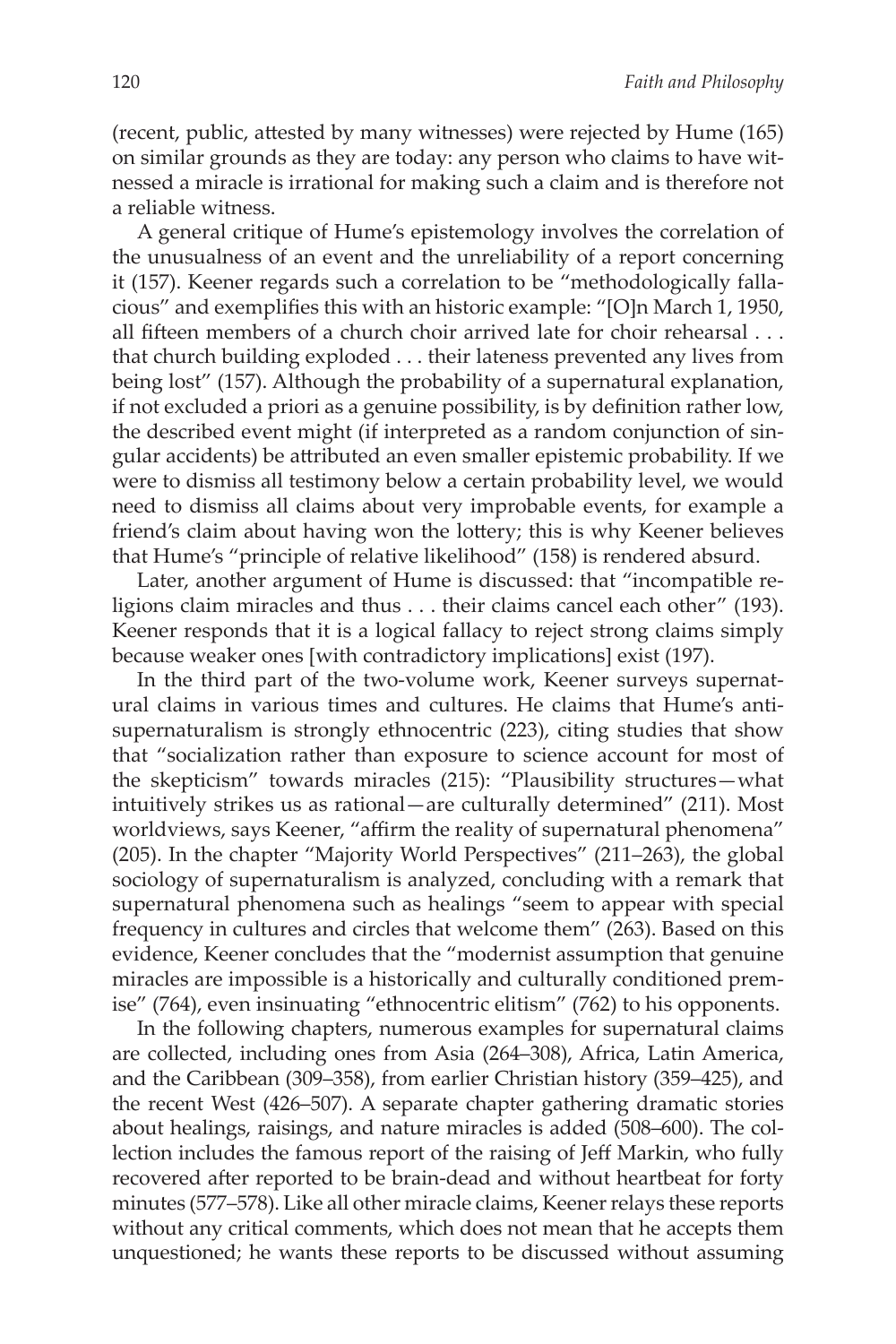that they must be wrong due to their supposedly contradicting the laws of nature. Keener does not want to argue for the historicity of any singular report, but claims that given the large number of eyewitness claims throughout history, it is irrational to dismiss all of them. This is even more true when we are dealing with cases that do not obviously contradict the laws of nature but only occur with an extremely low probability. Regarding nature miracles, he claims that the majority of reports "need not imply activity *impossible* in nature, but the collocation of events can prove extraordinary" (592). Given "the abundance of eyewitness claims to what we consider nature miracles, there is no reason to doubt that eyewitnesses in Jesus's day could have made similar claims in what they believed" (598–599).

In the fourth part of the book, Keener discusses alternative explanations regarding miracle claims, among those fraud (614–615), temporary healing through emotional arousal (617–619), medically documented beneficial effects of religious belief on physical health (620–624), and psychosomatic elements of faith cures (630–644). Applying Occam's razor on placebo interpretations of Jesus's healings, he comes to the conclusion that, if one does not rule out supernatural explanations from the beginning, the explanation involving a real miracle is definitely simpler and thus more plausible than reformulations involving psychosomatic elements (636). In the chapter "Biased Standards" Keener discusses the alternative explanation that most events regarded as supernatural are scientifically possible yet statistically very unlikely events. He criticizes that scientific studies (and even the Vatican) exclude all miracle claims that can be explained as highly unlikely natural phenomena; analyzing the famous Vancouver study on the correlation of prayer and healings he found that even in its introduction the authors commit to the thesis that God only works through natural causes; furthermore he claims that the study is not representative (648–650). Keener lists "spontaneous remission, psychosomatic illnesses, or exaggerated rumors" and the attribution of significant improvements of patients to "suggestion and mass hypnotism" (649) as ad hoc naturalist explanations (646). Keener acknowledges that in many cases the natural explanations are more plausible (cf. 759: "Some claims of supernatural healing are clearly false"), but there are also cases in which a supernatural explanation is more plausible (653–656), even if normal natural factors cannot be ruled out (759). Keener concludes that many "employ criteria specifically designed to screen out any evidence that might support the objectionable conclusion of supernatural causation" (711).

The last round portraying miracle reports (712–759) ends with a list of particular miracle claims Keener finds to be convincing. In order to conclude whether a supernatural explanation seems more plausible for a particular case, he applies credibility criteria such as the personal connection to the witness, whether psychosomatic elements are conceivable, and how frequently comparable events occur.

Keener definitely establishes his first thesis ("eyewitnesses do offer miracle claims") by showing that the supposed uniformity of human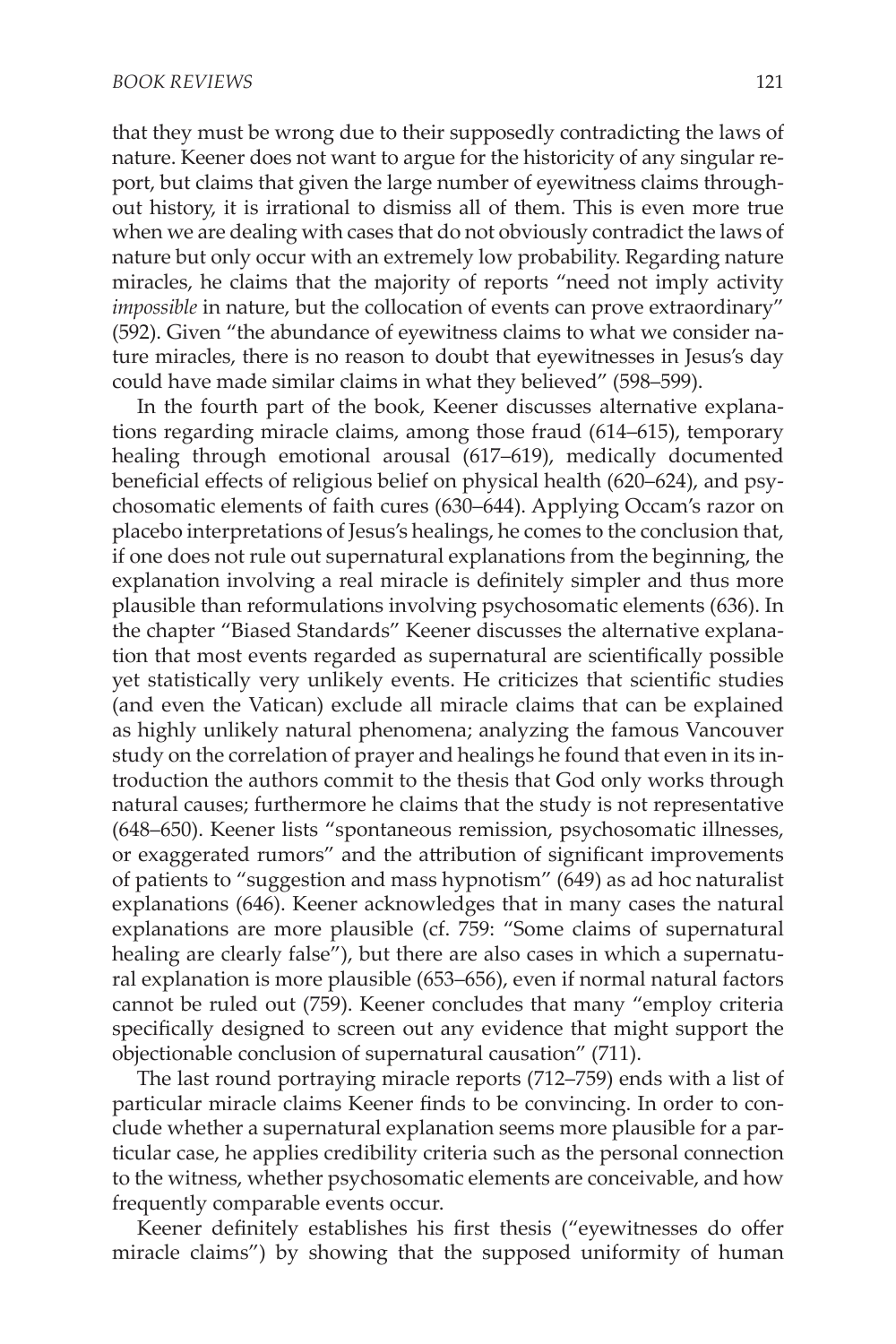experience is false, since there were and still are millions of miracle claims around the world, throughout different eras and different cultures (763), and a large number not easily dismissed. His reproduction of sociological analyses regarding the belief in supernatural events backs his thesis. Accordingly, Keener challenges anti-supernaturalists for a better argumentation: "In today's postmodern climate, those who would deny the possibility of miracles need to provide supporting arguments more effective than an appeal to a nonexistent consensus or an appeal to the 'uniformity' of human experience" (761).

I will now focus on specific philosophical and theological issues in Keener's work. Keener makes two interesting points regarding interventionism. The first is that if natural law comprises both what is naturally and "*super*naturally possible," one could view God "as an agent modifying causal conditions . . . without 'violating' natural law" (133–134). No miracle would then be violating natural laws, but only contradict our construct of natural regularity. Later, Keener is open to defining God's working through the created order "at a higher level" (181). The second point is that he compares divine action with human action (134). Keener explicitly presumes that agents by definition can modify causal conditions without violating the laws of nature: "Because it focuses on repeatable natural events, physical science does not predict all specific actions of intelligent agents. . . . We do not speak of human actions as violating nature simply because the laws of physics do not predict them" (182–183). Therefore, if our understanding of natural law must be indeterministic not only by integrating randomness but also allowing for human intervention, there cannot be a conflict between science and divine intervention (cf. 184–185). Keener neither discusses theories about how human and divine interventions correlate nor scrutinizes what kind of divine actions would be conceivable under this analogy; he only mentions the often-held claim that God is working through human agents (179) and explores divine actions through visions and dreams in an appendix (870–884). At another point he refers to the analogy again, stating that science "depends on predictions of the physical world; its method is not meant to provide mathematical predictions of human (or divine) actions" (609). An argument derived from this claim could be: if the possibility of divine actions is ruled out as unscientific, any (free) human action must be ruled out, too.

Keener does not only bring counterarguments against a Humean epistemology, but he also attacks anti-supernaturalism with arguments from philosophy of science: "Science is meant to address nature's regularities, not anomalies" (152). Just as theists are often charged with using a God-ofthe-gaps explanation, most naturalists explain naturalistically inexplicable events by promising a naturalistic explanation in the future—Keener calls this optimistic view *naturalism-of-the-gaps* (187), later described by a quote saying that "in cases where something appeared to be a miracle, it might simply reflect a law of nature not yet discovered" (652–653). However, dogmatically excluding the existence of an intelligence outside nature is,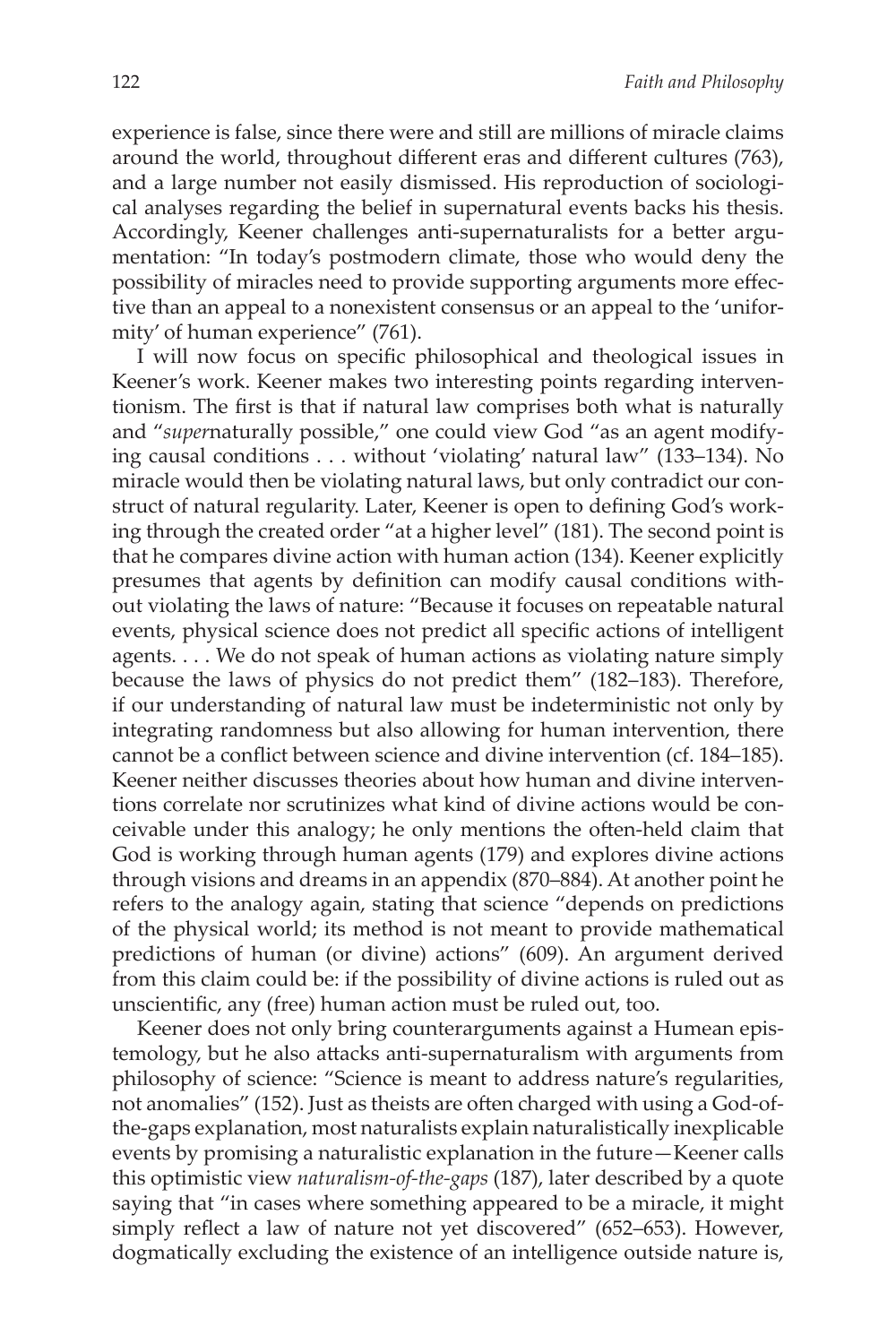so Keener, unscientific (198); maybe the metascientific belief in the world's rational intelligibility held by scientists even entails a belief in God (199). Another attack on anti-supernaturalism involves the possible fear following from accepting its consequences: rejecting potential supernatural explanations "from utilitarian fear of where they could lead also prejudices the discussion" (207).

What may repeatedly strike critical readers is Keener's repetitive and depreciative use of the term "closed-minded," applied to everyone who does not regard supernaturalism as a serious possibility when engaging with miracle reports: "There is some sufficiently strong evidence today to meet an open-minded nonsupernaturalist's bar of proof, if never that of a closed-minded antisupernaturalist" (607). One wonders whether there might exist any reasonable or open-minded anti-supernaturalists. Another issue alienating many readers, especially philosophers, is the fact that hundreds of reports of supernatural events are interwoven with philosophical and theological arguments, many of which appear in different forms in various chapters. A clear separation of miracle collection and epistemological argument would clearly be advantageous.

Furthermore, although he does a fine job in presenting and discussing Hume's epistemology, I do not think that Keener has managed to establish his second thesis, that accepting supernaturalism for some cases is more plausible than the alternative. Here, the remarks on the correlation of prayer and healings are crucial. Keener notices that one needs to take into account all prayers without effect: "Not only are many not healed . . . , many have died without healing even in movements that emphasize healing, despite abundant prayer for them" (605). When depicting the Vancouver study he observed that "the [study's] committee emphasized the dashed hopes and disappointed faith of those not cured" (650). In the appendix, Keener adds that his personal struggles "now are for the vast numbers of people in the world . . . who need healing of some sort or another and do not have it" (767). What appears here as a remark in his "Concluding Unscientific Postscript" should have been a major argument in the philosophical discussion. At the point where this discussion is rudimentarily conducted, Keener employs a hidden *divine hiddenness argument*. Miracles are not scientifically proven yet, because they do not "happen commonly enough to allow a statistical perspective on what proportion of these occasions happen during prayer" (663);<sup>1</sup> "if one prays for a thousand generically sick patients, the odds are good that many will recover with or without prayer and even with or without medical treatment"  $(673)<sup>2</sup>$  it is

<sup>1</sup> A related argument for the non-predictability of miracles which implies that they cannot be scientifically dealt with is that "we cannot always predict a personal deity's future actions. . . . If miracles happened with absolute regularity, we would view them as part of the course of nature; their occurrence beyond providence in nature allows them to function more specifically as signs revealing God's activity and character" (741).

<sup>2</sup> Keener even refers to studies analyzing miracle claims in Lourdes: One of them shows that less than 0.02 % of sought cures happen, "certainly significantly lower than the expected